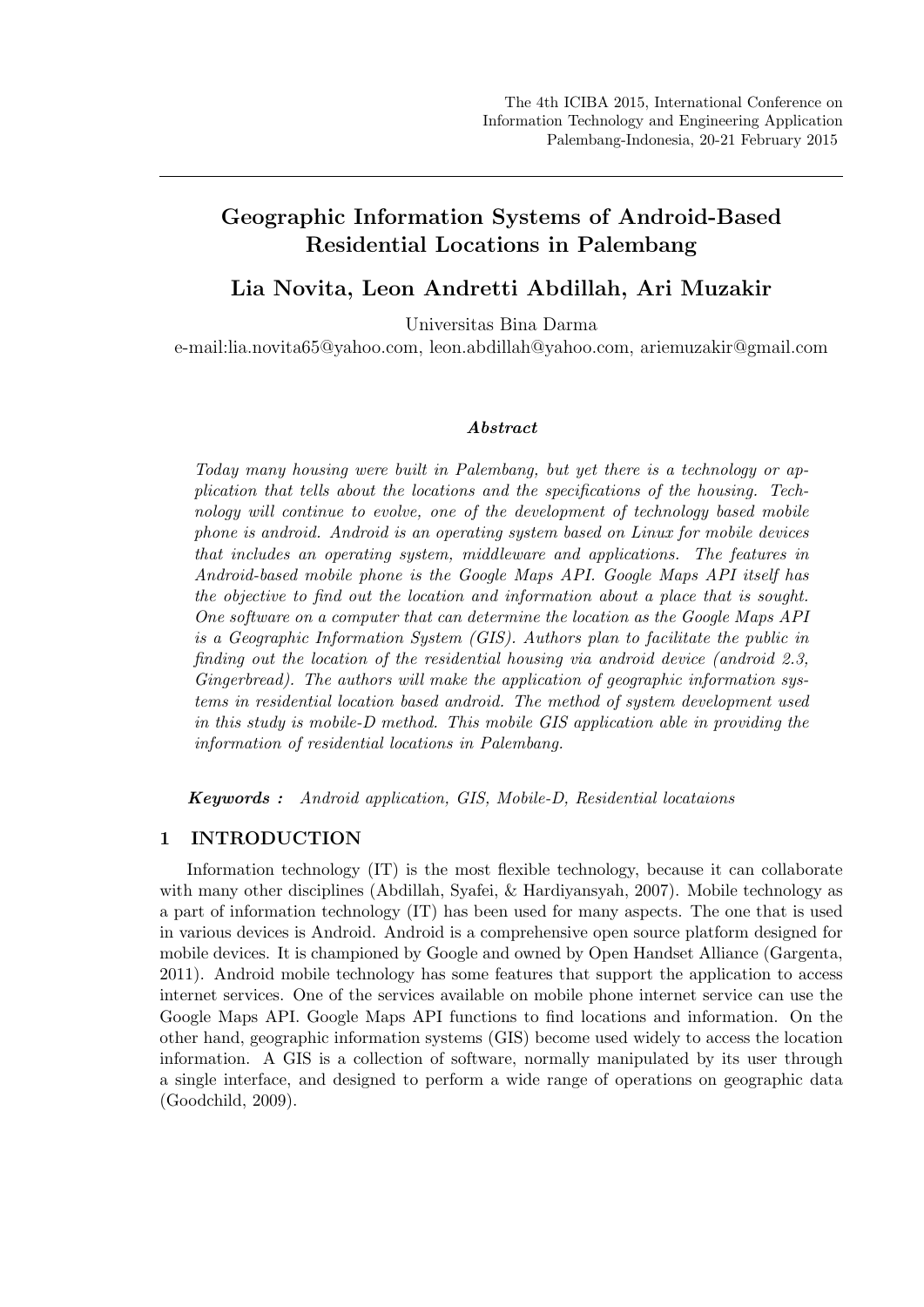In line with the population growing rapidly, the demand for the availability of various facilities that support the livelihood of communities also increase. One is housing facilities. Housing is a collection of homes as part of the settlement, both urban and rural areas, which is equipped with infrastructure, facilities, and public facilities as a result of efforts to comply with decent housing (Undang-Undang Republik Indonesia Nomor 1 Tahun 2011, 2011).

The Development of housing growth in Palembang and its surroundings grow more rapidly lately. Hundred of new housing located in mamy districts over the city. Demand of new house make authors interested to facilitate the searching of house locations in Palembang and surroundings.

The collaboration of mobile android technology, global posisitiong systems (GPS), and the concepts of geographic information systems (GIS) trigger authros to develop an application tosearch the location of housing in Palembang that displays the specification of the new residential housing.

There some previous research related to GIS: 1) The design of Geographic Information System selection for alternative way in Jakarta based Android (Fajarsari, Halief, Nuryanto, & Haryanto, 2013), 2) Application of GIS-based map of the city property that is integrated on the Google Map on android smartphones (Pertiwi & Suprayogi, 2013), and 3) The development of web-based and Android-sased for property information application (Oeinata, Andjarwirawan, & Handojo, 2014).

The scope of this research are: 1) Android-based GIS application determines the housing 40 in Palembang (7 sub-districts), and 2) This application can be adjusted for android starting from version 2.3 (Gingerbread).

The purpose of this study was to determine the locations of housing in Palembang based on Android, which can be used by the institution and the community to support housing development in Palembang.

The benefit of this research are : 1) Facilitate the public aware of the location of housing in Palembang, and 2) Helps the user to go to the location of housing through the map and the shortest route.

# 2 RESEARCH METHODOLOGY

This study began in October 2014 to January 2015. Meanwhile, place this study in 40 residential sales offices in the city of Palembang. Authors use some methods to get primary data, such as: 1) Observation to 40 sales offices in Palembang, 2) Interview to the employees in the sales office to obtain the required data. For secondary data, authors looking for brochures on the existing housing in Palembang, reference books, and the result of browsing on the internet related to this research.

Mobile application development methods used in this study is Mobile-D (Abrahamsson et al., 2004) which consists of five stages as follow: 1) Explore (researching). In this step examines the needs of the system, data collection in this stage can do a study like, interview or literature study. This stage produces a document user requirements or can be regarded as data associated with a user desires in the manufacturing system, 2) Initialize (initialize). In this stage of getting the documents obtained from the previous stage. This document will use the programmer to perform system-making activity, 3) Productionize. In this stage the programmer will find and make coding-coding to make this application, 4) Stabilize (Strengthening). After searching and create new coding-coding the coding was written in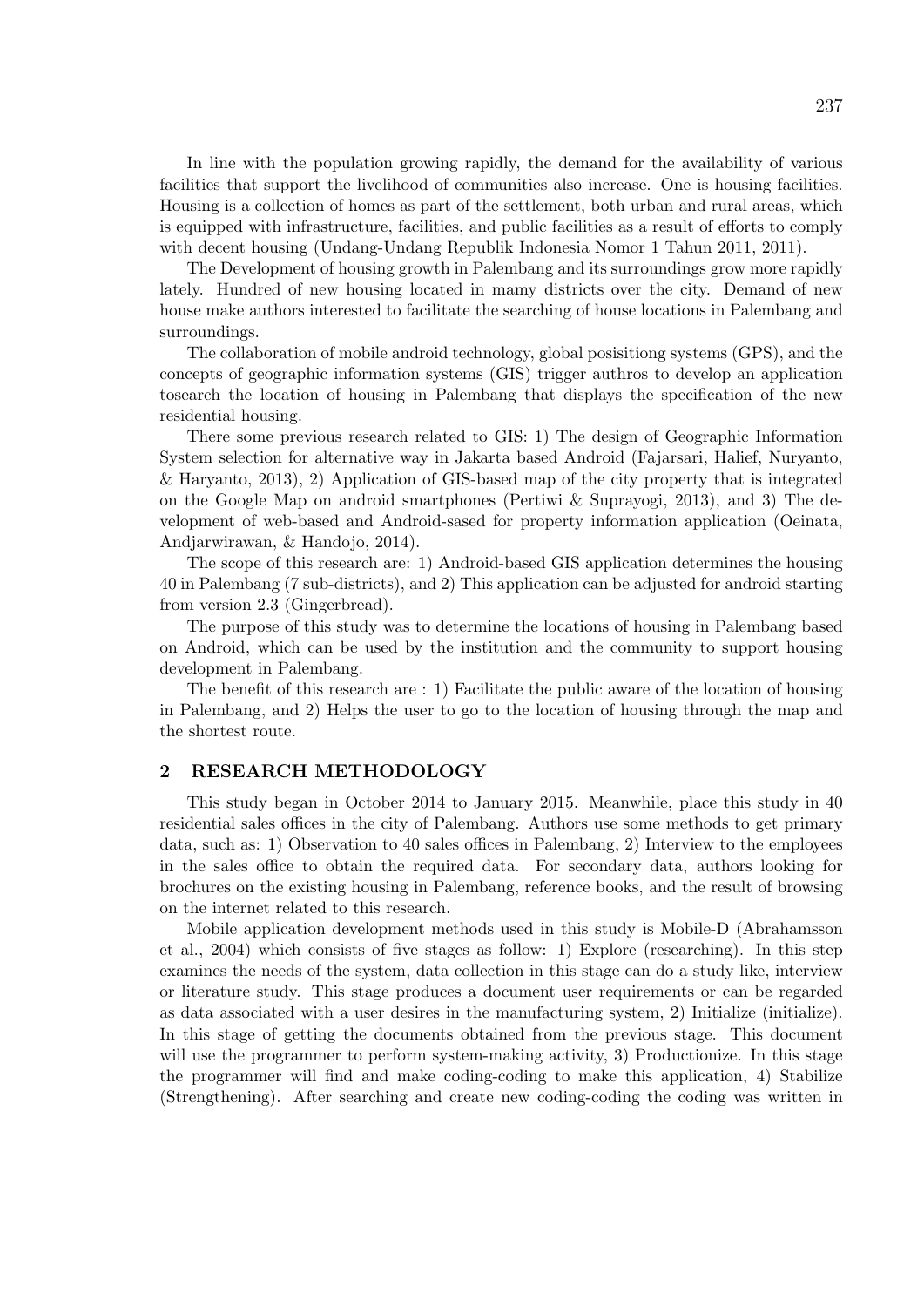eclipse, and 5) The system test and fix (system testing and repair). Before applications are actually used by the public system should be tested. If there are any coding or programmer can fix the errors.

# 3 RESULT AND DISCUSSION

The end result of all the activities and stages of development of a system that has been done is the implementation of designs that have been described in the previous chapter, which consists of the design process, the scheme would databases, and design of the menu structure. After applying the analysis and design into an application, then obtained a GIS application in Palembang residential location based android. As a result of the manufacture of residential applications based on Android are : 1) Web-based server application. And 2) The client application based on Android.

Web-based server application. On the application server, there are several menu pages include : a) Admin login page on the application server is used to enter the main menu on the application server, b) Housing menu page is a page that is used to increase housing obtained, and c) Page navigation map editor is a page that is used to provide the coordinates of the housing. The client application based on Android : a) The login page on a client application that is used for menu pages into the android based applications, b) Page menu there are 40 residential housing that has been entered by the previous admin, and c) Page navigation map used if the user wants to know where the nearest residential users.

### 3.1 Home Users and User

The initial view displays multiple images residential users, this display that will take the user to access the menu page for residential applications (figure 1). In this view there are two menus to the user that the housing menus and menu map. Menu featuring 40 residential housing in Palembang, and a menu map showing the housing 40 is closest to the user (figure 2).





Figure 1: Figure 1. Users views, Figure 2. Display menu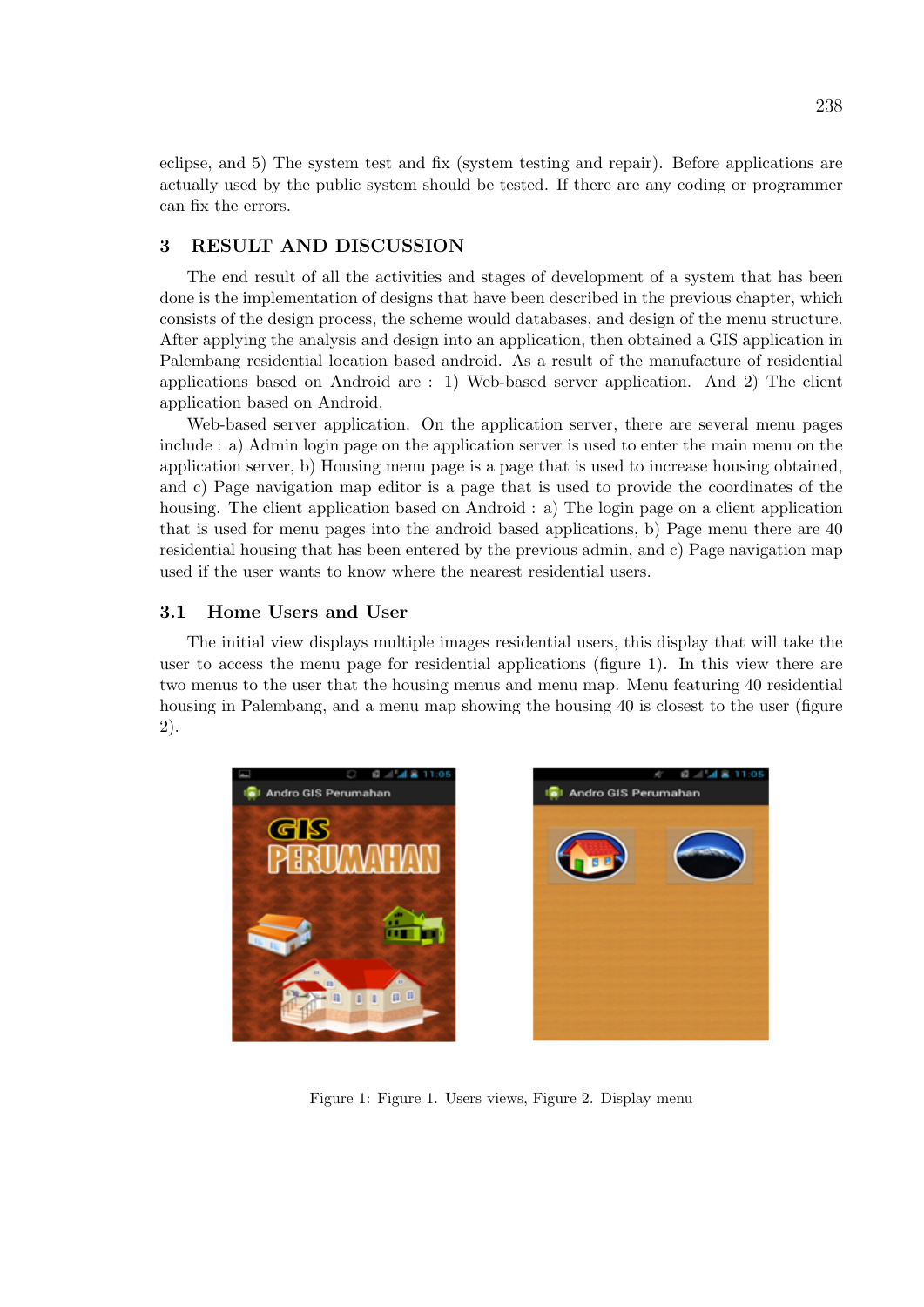# 3.2 Page Housing

The user can choose the housing that will be known information by pressing one of the housing above, then will appear the information of the selected housing, such as address information, grade, specification and layout of the housing.

| 62                                                                                       |
|------------------------------------------------------------------------------------------|
| Andro GIS Perumahan                                                                      |
| Sapta Indah<br>Kelas :Mewah<br>Mustika Perdana<br>Kelas :Sederhana                       |
| Alamanda Residdence<br>Kelas:Sedang<br>Griya Suka Mulya Indah 2                          |
| Kelas :Sederhana<br>Griya Suka Mulya Indah 3<br>Kelas :Sederhana                         |
| Griya Suka Mulya Indah 4<br>Kelas :Sederhana<br>Griya Borang Indah 2<br>Kelas :Sederhana |
| Permata Maju Permai<br>Kelas :Sederhana                                                  |
| Permata Maju Permai                                                                      |

Figure 2: Figure 3. Menu display housing, Figure 4. Display house details

#### 3.3 Housing Plan Page

Figure 5-6 showing the floor plan of the housing previously selected, if the plan is small and it is not clear that the plan users can download and save it to the gallery smartphone users.

#### 3.4 Page Menu Map

Page menu map in figure 7, users can also search for housing know which one is closest to the user. When the user selects a menu position nearest housing and turn the GPS, the GPS will direct users to the nearest housing from the user's position.

## 4 CONCLUSION

Based on the results of the reserach and some information above, Authors have some conclusions as follows:

- 1. This android-based GIS for residential locations able to help people to search the information about residential and its locations in Palembang.
- 2. This mobile application was developed by Mobile-D which is very useful for sort term mobile application development.
- 3. This mobile application uses geospatial from Google in real time.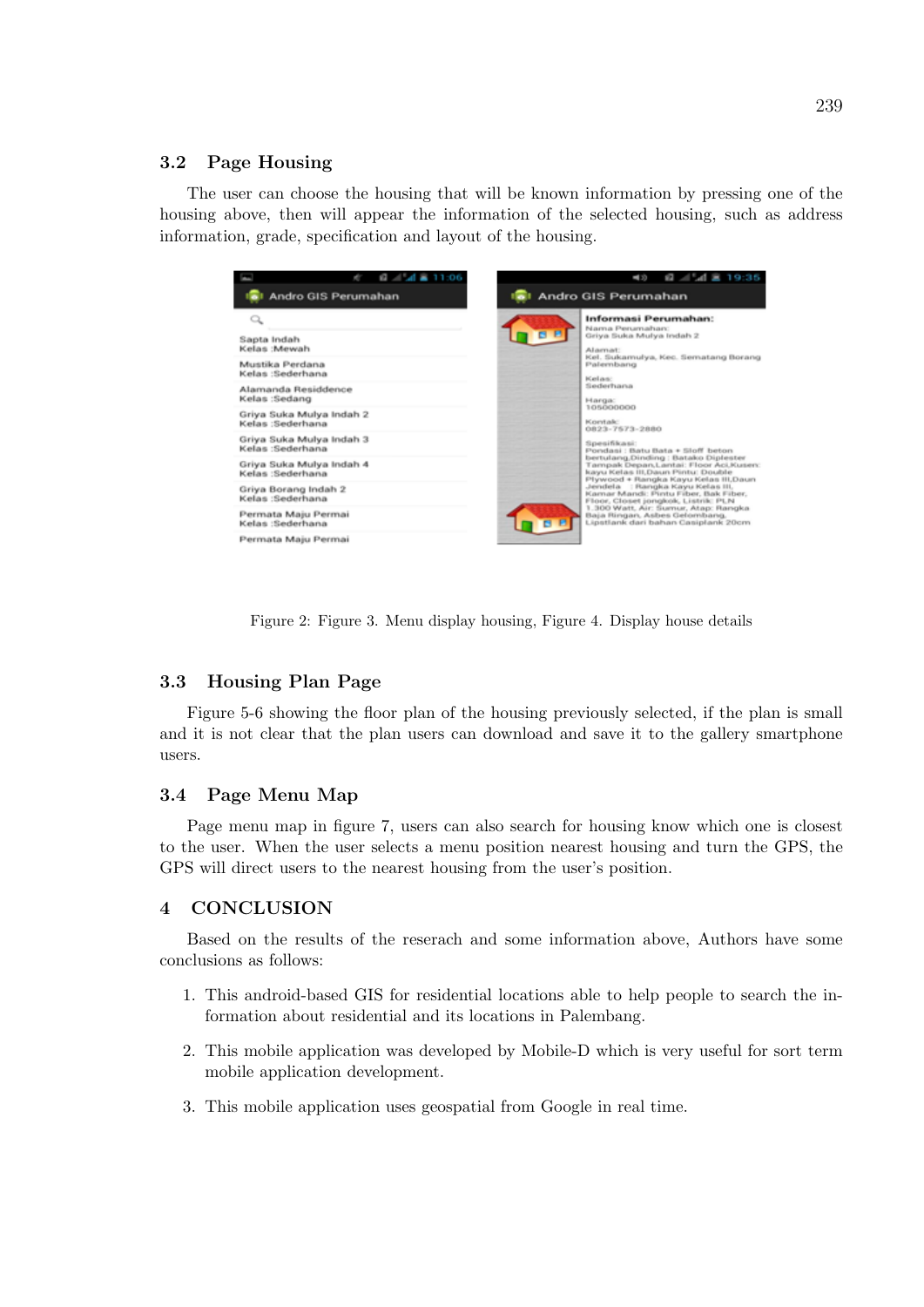

Figure 3: Display housing plan, Figure 6. Display layout download



Figure 4: Map display housing

# References

- Abdillah, L. A., Syafei, B. A., & Hardiyansyah. (2007). Pengaruh kompensasi dan teknologi informasi terhadap kinerja dosen (KIDO) tetap pada Universitas Bina Darma. Jurnal Ilmiah MATRIK,  $9(1)$ , 1-20.
- Abrahamsson, P., Hanhineva, A., Hulkko, H., Ihme, T., Jlinoja, J., Korkala, M., . . . Salo, O. (2004). Mobile-D: an agile approach for mobile application development. Paper presented at the Companion to the 19th annual ACM SIGPLAN conference on Object-oriented programming systems, languages, and applications.